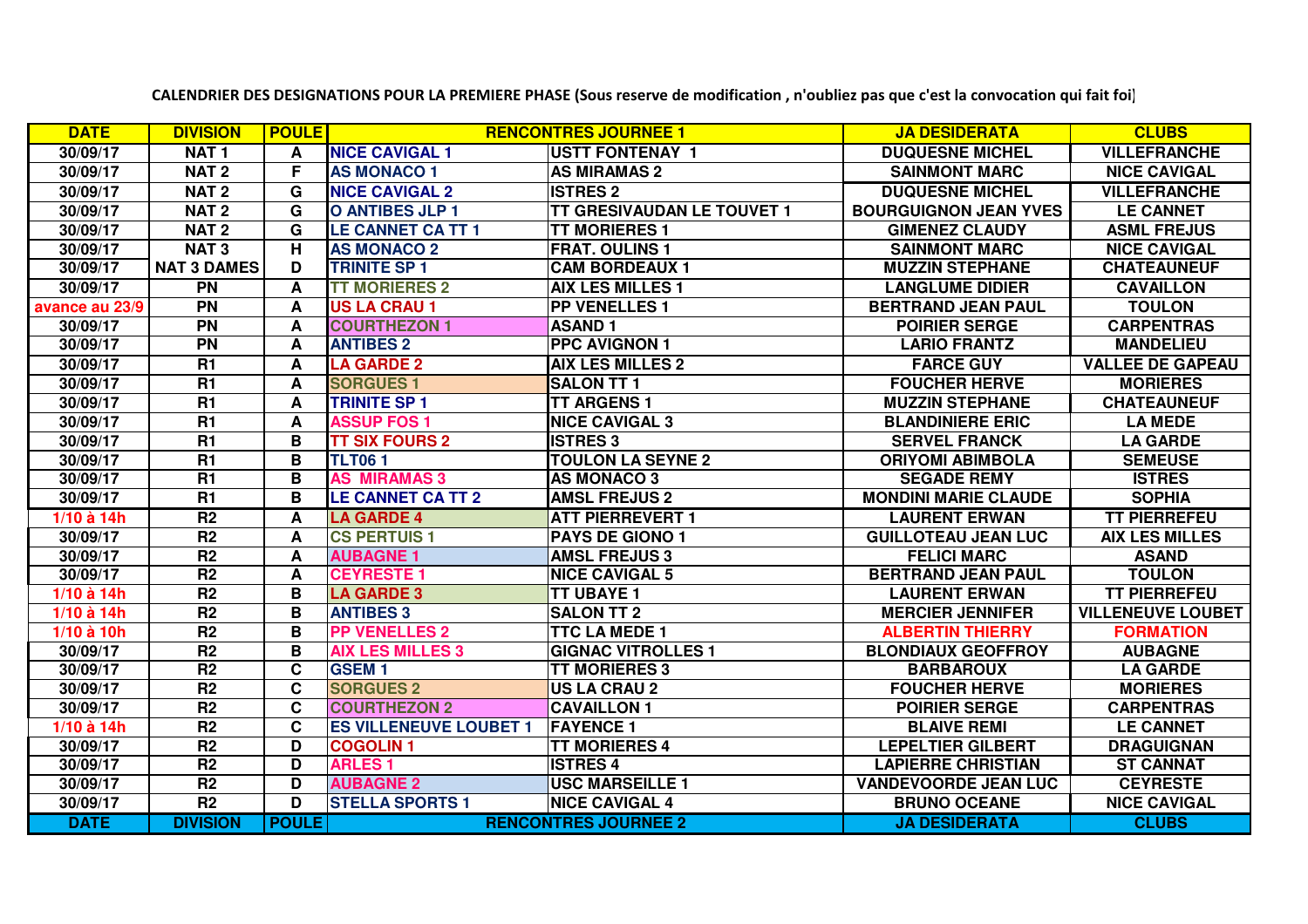| 07/10/17       | NAT <sub>2</sub>   | F | <b>AS MIRAMAS 2</b>           | <b>LEVALLOIS SPORTS 2</b>           | <b>FELICI MARC</b>         | <b>ASAND</b>             |
|----------------|--------------------|---|-------------------------------|-------------------------------------|----------------------------|--------------------------|
| 07/10/17       | <b>NAT2</b>        | G | <b>LA GARDE TT 1</b>          | LE CANNET CA TT 1                   | <b>NURDIN MICHEL</b>       | <b>LA CRAU</b>           |
| 07/10/17       | <b>NAT2</b>        | G | <b>MORIERES TT 1</b>          | <b>O ANTIBES JLP 1</b>              |                            |                          |
| 07/10/17       | <b>NAT2</b>        | G | <b>ISTRES 2</b>               | <b>LA TRONCHE MEYLAN GRENOBLE 1</b> | <b>FRANCESCHI LAURE</b>    | <b>LA MEDE</b>           |
| 07/10/17       | <b>NAT3</b>        | A | <b>AMSL FREJUS1</b>           | ST DENIS 93 TT 2                    | <b>FENOCHIO PHILIPPE</b>   | <b>FAYENCE</b>           |
| 07/10/17       | <b>NAT3</b>        | н | <b>ENT. TOULON/SIXFOURS 1</b> | <b>LA TRONCHE MEYLAN GRENOBLE 2</b> | <b>LAURENT ERWAN</b>       | <b>TT PIERREFEU</b>      |
| 07/10/17       | <b>NAT 3 DAMES</b> | D | <b>NICE CAVIGAL 1</b>         | <b>ENT LYON7/VILLEFRANCHE 1</b>     | <b>BERNIER YVES</b>        | <b>TRINITE</b>           |
| 07/10/17       | $\overline{PN}$    | A | <b>AIX LES MILLES 1</b>       | <b>US LA CRAU 1</b>                 | <b>SEGADE REMY</b>         | <b>ISTRES</b>            |
| 07/10/17       | <b>PN</b>          | A | <b>ASAND1</b>                 | <b>ANTIBES 2</b>                    | <b>BLONDIAUX GEOFFROY</b>  | <b>AUBAGNE</b>           |
| 07/10/17       | <b>PN</b>          | A | <b>PPC AVIGNON 1</b>          | <b>TT MORIERES 2</b>                | <b>ROUSSEL JEAN LUC</b>    | <b>COURTHEZON</b>        |
| 07/10/17       | <b>PN</b>          | A | <b>PP VENELLES 1</b>          | <b>COURTHEZON 1</b>                 | <b>WEGEL ISABELLE</b>      | <b>AUBAGNE</b>           |
| 08/10 à 14h    | $\overline{R1}$    | A | <b>SALON TT 1</b>             | <b>LA GARDE 2</b>                   | <b>PASTOR SEBASTIEN</b>    | <b>ASAND</b>             |
| 08/10 à 14h    | R1                 | A | <b>TT ARGENS 1</b>            | <b>SORGUES 1</b>                    | <b>LEPELTIER GILBERT</b>   | <b>DRAGUIGNAN</b>        |
| 07/10/17       | <b>R1</b>          | A | <b>NICE CAVIGAL 3</b>         | <b>TRINITE SP 1</b>                 | <b>TALEC CHARLES</b>       | <b>VILLEFRANCHE</b>      |
| 07/10/17       | <b>R1</b>          | A | <b>AIX LES MILLES 2</b>       | <b>ASSUP FOS 1</b>                  | <b>SEGADE REMY</b>         | <b>ISTRES</b>            |
| 07/10/17       | <b>R1</b>          | B | <b>TOULON LA SEYNE 2</b>      | <b>TT SIX FOURS 2</b>               | <b>DIALLO LIONEL</b>       | <b>LA GARDE</b>          |
| 07/10/17       | <b>R1</b>          | B | <b>AS MONACO 3</b>            | <b>TLT061</b>                       | <b>PERRET OLIVIER</b>      | <b>STELLA</b>            |
| 07/10/17       | <b>R1</b>          | B | <b>AMSL FREJUS 2</b>          | <b>AS MIRAMAS 3</b>                 | <b>D'ARCO LAURENT</b>      | <b>ST TROPEZ</b>         |
| 07/10/17       | R1                 | B | <b>ISTRES 3</b>               | <b>LE CANNET CA TT 2</b>            | <b>GUILLOTEAU JEAN LUC</b> | <b>AIX LES MILLES</b>    |
| 8/10 à 10h     | R <sub>2</sub>     | A | <b>PAYS DE GIONO 1</b>        | <b>LA GARDE 4</b>                   |                            |                          |
| 07/10/17       | R <sub>2</sub>     | A | <b>AMSL FREJUS 3</b>          | <b>CS PERTUIS 1</b>                 | <b>D'ARCO LAURENT</b>      | <b>ST TROPEZ</b>         |
| 08/10 à 14h    | R <sub>2</sub>     | A | <b>NICE CAVIGAL 5</b>         | <b>AUBAGNE 1</b>                    | <b>BATTARD YVES</b>        | <b>GSEM</b>              |
| 8/10 à 10h     | R <sub>2</sub>     | A | <b>ATT PIERREVERT 1</b>       | <b>CEYRESTE 1</b>                   | <b>BERGER FRANCOIS</b>     | <b>VENELLES</b>          |
| 08/10 à 14h    | R <sub>2</sub>     | В | <b>SALON TT 2</b>             | <b>LA GARDE 3</b>                   | <b>PASTOR SEBASTIEN</b>    | <b>ASAND</b>             |
| 8/10 à 10h     | R <sub>2</sub>     | B | <b>TTC LA MEDE 1</b>          | <b>ANTIBES 3</b>                    | <b>MARTINOTTI BRUNEAU</b>  | <b>ST MARTIN DE CRAU</b> |
| 07/10/17       | R <sub>2</sub>     | B | <b>GIGNAC VITROLLES 1</b>     | <b>PP VENELLES 2</b>                | <b>STRACZEC ERIC</b>       | <b>SALON</b>             |
| 07/10/17       | R <sub>2</sub>     | B | <b>TT UBAYE 1</b>             | <b>AIX LES MILLES 3</b>             | <b>TRENS SABINE</b>        | <b>UBAYE</b>             |
| 07/10/17       | R <sub>2</sub>     | C | <b>US LA CRAU 2</b>           | <b>GSEM1</b>                        | <b>FARCE MARJORIE</b>      | <b>VALLEE DU GAPEAU</b>  |
| 07/10/17       | R <sub>2</sub>     | C | <b>CAVAILLON 1</b>            | <b>SORGUES 2</b>                    | <b>DEPOORTER RAYMOND</b>   | <b>ISLE SUR SORGUE</b>   |
| 08/10 à 14h    | R <sub>2</sub>     | C | <b>FAYENCE 1</b>              | <b>COURTHEZON 2</b>                 | <b>FERRY ALINE</b>         | <b>DRAGUIGNAN</b>        |
| $8/10$ à $10h$ | R <sub>2</sub>     | C | <b>TT MORIERES 3</b>          | <b>ES VILLENEUVE LOUBET 1</b>       | <b>MOUCADEL Sylvia</b>     | <b>ENTRAIGUE</b>         |
| 07/10/17       | R <sub>2</sub>     | D | <b>ISTRES 4</b>               | <b>COGOLIN1</b>                     | <b>GUILLOTEAU JEAN LUC</b> | <b>AIX LES MILLES</b>    |
| 07/10/17       | R <sub>2</sub>     | D | <b>USC MARSEILLE 1</b>        | <b>ARLES1</b>                       | <b>BLANDINIERE ERIC</b>    | <b>LA MEDE</b>           |
| 07/10/17       | R2                 | D | <b>NICE CAVIGAL 4</b>         | <b>AUBAGNE 2</b>                    | <b>TALEC CHARLES</b>       | <b>VILLEFRANCHE</b>      |
| 8/10 à 10h     | R <sub>2</sub>     | D | <b>TT MORIERES 4</b>          | <b>STELLA SPORTS 1</b>              | <b>BLAIVE REMI</b>         | <b>ENTRAIGUE</b>         |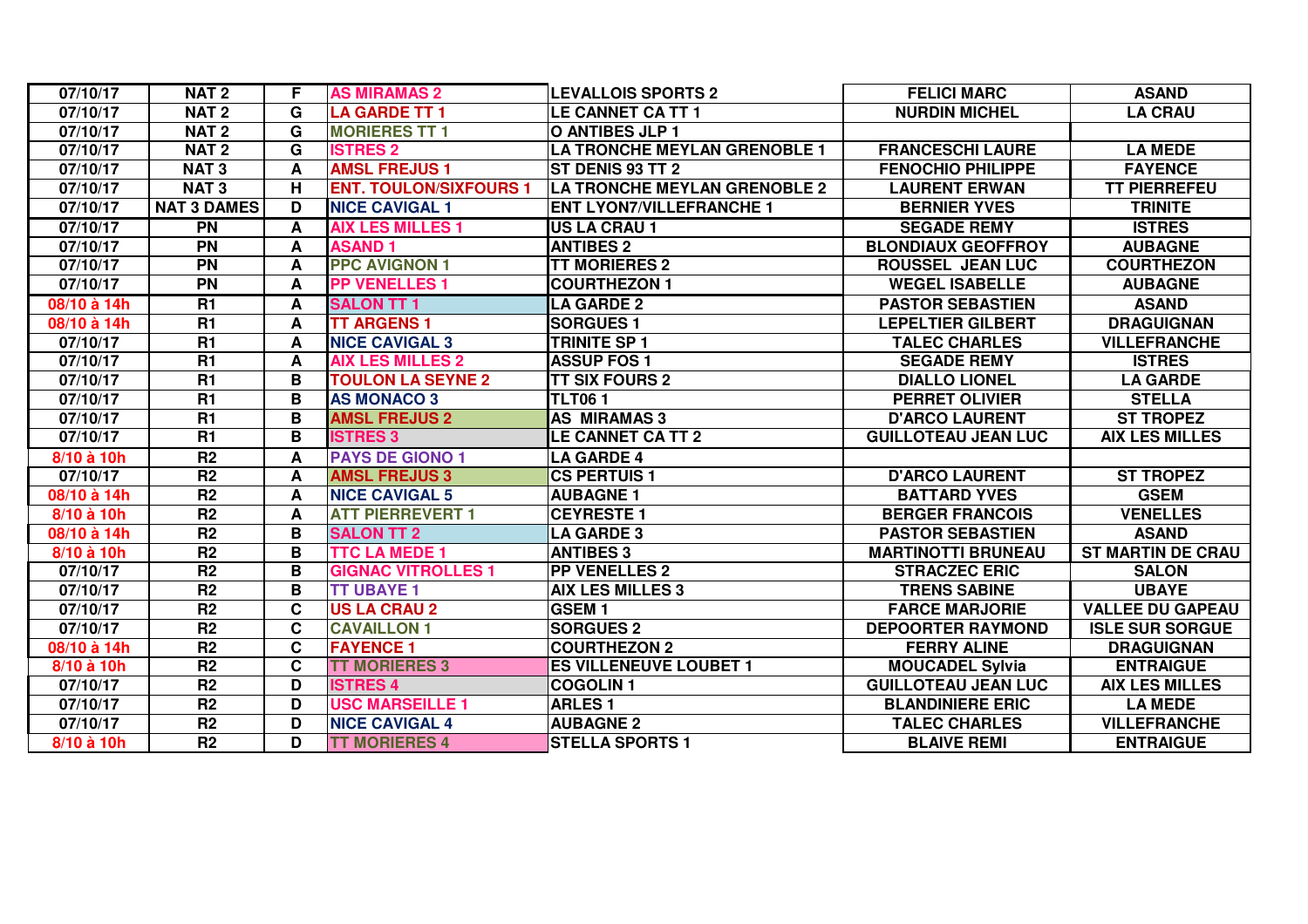| <b>DATE</b> | <b>DIVISION</b>    | <b>POULE</b>     |                               | <b>RENCONTRES JOURNEE 3</b>        | <b>JA DESIDERATA</b>        | <b>CLUBS</b>            |
|-------------|--------------------|------------------|-------------------------------|------------------------------------|-----------------------------|-------------------------|
| 21/10/17    | NAT <sub>1</sub>   | A                | <b>NICE CAVIGAL 1</b>         | <b>ASTT CHARTRES 2</b>             | <b>DUQUESNE MICHEL</b>      | <b>VILLEFRANCHE</b>     |
| 21/10/17    | NAT <sub>2</sub>   | F                | <b>AS MONACO 1</b>            | <b>OL REIMS 1</b>                  | <b>IONNIKOFF NIKITA</b>     | <b>STELLA</b>           |
| 21/10/17    | NAT <sub>2</sub>   | G                | <b>NICE CAVIGAL 2</b>         | <b>TT MORIERES 1</b>               | <b>DEWARLINCOURT</b>        | <b>ESVL</b>             |
| 21/10/17    | <b>NAT2</b>        | G                | <b>O ANTIBES JLP 1</b>        | <b>LA GARDE 1</b>                  | <b>SAGNARD PATRICK</b>      | <b>FAYENCE</b>          |
| 21/10/17    | NAT <sub>2</sub>   | G                | <b>LE CANNET CA TT 1</b>      | <b>LA TRONCHE MELAN GRENOBLE 1</b> | <b>GIMENEZ CLAUDY</b>       | <b>FREJUS</b>           |
| 21/10/17    | NAT <sub>2</sub>   | G                | <b>ISTRES 2</b>               | <b>TT GRESIVAUDAN LE TOUVET 1</b>  | <b>BARTZ ERIC</b>           | <b>VENELLES</b>         |
| 21/10/17    | NAT <sub>3</sub>   | H                | <b>AS MONACO 2</b>            | <b>CTT DEOLS 1</b>                 | <b>IONNIKOFF NIKITA</b>     | <b>STELLA</b>           |
| 21/10/17    | <b>NAT3</b>        | H                | <b>ENT. TOULON/SIXFOURS 1</b> | <b>FRAT. OULINS 1</b>              | <b>MARJORIE FARCE</b>       | <b>VALLEE DU GAPEAU</b> |
| 21/10/17    | <b>NAT 3 DAMES</b> | D                | <b>TRINITE SP 1</b>           | <b>NICE CAVIGAL 1</b>              | <b>HARRANGER ROMAIN</b>     | <b>TLT06</b>            |
| 21/10/17    | <b>PN</b>          | $\boldsymbol{A}$ | <b>TT MORIERES 2</b>          | <b>ASAND1</b>                      | <b>ROUSSEL JEAN LUC</b>     | <b>COURTHEZON</b>       |
| 21/10/17    | $\overline{PN}$    | A                | <b>AIX LES MILLES 1</b>       | <b>PPC AVIGNON 1</b>               | <b>ALBERTIN THIERRY</b>     | <b>FORMATION</b>        |
| 21/10/17    | $\overline{PN}$    | A                | <b>COURTHEZON 1</b>           | <b>US LA CRAU 1</b>                | <b>MOUCADEL Sylvia</b>      | <b>ENTRAIGUE</b>        |
| 21/10/17    | $\overline{PN}$    | A                | <b>ANTIBES 2</b>              | <b>PP VENELLES 1</b>               | <b>WIESELFILTZ THIERRY</b>  | <b>LE CANNET</b>        |
| 21/10/17    | R1                 | A                | <b>LA GARDE 2</b>             | <b>TT ARGENS 1</b>                 | <b>FARCE MARJORIE</b>       | <b>VALLEE DU GAPEAU</b> |
| 21/10/17    | R1                 | A                | <b>SORGUES 1</b>              | <b>NICE CAVIGAL 3</b>              | <b>FOUCHER HERVE</b>        | <b>MORIERES</b>         |
| 21/10/17    | R1                 | A                | <b>TRINITE SP 1</b>           | <b>ASSUP FOS 1</b>                 | <b>WARMBOLD ANTHONY</b>     | <b>MONACO</b>           |
| 21/10/17    | $\overline{R1}$    | A                | <b>AIX LES MILLES 2</b>       | <b>SALON TT 1</b>                  | <b>ALBERTIN THIERRY</b>     | <b>FORMATION</b>        |
| 21/10/17    | $\overline{R1}$    | B                | <b>TT SIX FOURS 2</b>         | <b>AS MONACO 3</b>                 | <b>HABART MARC</b>          | <b>LA GARDE</b>         |
| 21/10/17    | $\overline{R1}$    | B                | <b>TLT061</b>                 | <b>AMSL FREJUS 2</b>               | <b>SAINMONT MARC</b>        | <b>NICE CAVIGAL</b>     |
| 21/10/17    | <b>R1</b>          | B                | <b>AS MIRAMAS 3</b>           | LE CANNET CA TT 2                  | <b>FELICI MARC</b>          | <b>ASAND</b>            |
| 21/10/17    | $\overline{R1}$    | B                | <b>ISTRES 3</b>               | <b>TOULON LA SEYNE 2</b>           | <b>JACQUES PASCAL</b>       | <b>SALON</b>            |
| 21/10 à 17h | $\overline{R2}$    | A                | <b>LA GARDE 4</b>             | <b>AMSL FREJUS 3</b>               | <b>FARCE GUY</b>            | <b>VALLEE DE GAPEAU</b> |
| 21/10/17    | R <sub>2</sub>     | A                | <b>CS PERTUIS 1</b>           | <b>NICE CAVIGAL 5</b>              | <b>GUILLOTEAU JEAN LUC</b>  | <b>AIX LES MILLES</b>   |
| 21/10/17    | R <sub>2</sub>     | A                | <b>AUBAGNE 1</b>              | <b>CEYRESTE1</b>                   | <b>ZYGMUNT CHRISTIAN</b>    | <b>USC MARSEILLE</b>    |
| 22/10 à 10h | R <sub>2</sub>     | A                | <b>ATT PIERREVERT 1</b>       | <b>PAYS DE GIONO 1</b>             | <b>FRANQUELIN STEPHANIE</b> | <b>SALON TT</b>         |
| 22/10 à 14h | R2                 | B                | <b>LA GARDE 3</b>             | <b>TTC LA MEDE 1</b>               | <b>FARCE GUY</b>            | <b>VALLEE DE GAPEAU</b> |
| 22/10 à 14h | $\overline{R2}$    | B                | <b>ANTIBES 3</b>              | <b>GIGNAC VITROLLES 1</b>          | <b>LARIO FRANTZ</b>         | <b>MANDELIEU</b>        |
| 22/10 à 10h | R <sub>2</sub>     | B                | <b>PP VENELLES 2</b>          | <b>AIX LES MILLES 3</b>            | <b>PASTOR SEBASTIEN</b>     | <b>ASAND</b>            |
| 21/10/17    | R <sub>2</sub>     | B                | <b>TT UBAYE 1</b>             | <b>SALON TT 2</b>                  | <b>TRENS SABINE</b>         | <b>UBAYE</b>            |
| 21/10/17    | R <sub>2</sub>     | $\mathbf{C}$     | <b>GSEM1</b>                  | <b>CAVAILLON 1</b>                 | <b>ORIYOMI ABIMBOLA</b>     | <b>LA SEMEUSE</b>       |
| 21/10/17    | $\overline{R2}$    | C                | <b>SORGUES 2</b>              | <b>FAYENCE 1</b>                   | <b>FOUCHER HERVE</b>        | <b>MORIERES</b>         |
| 21/10/17    | R <sub>2</sub>     | $\mathbf{C}$     | <b>COURTHEZON 2</b>           | <b>ES VILLENEUVE LOUBET 1</b>      | <b>MOUCADEL Sylvia</b>      | <b>ENTRAIGUE</b>        |
| 22/10 à 10h | R <sub>2</sub>     | C                | <b>TT MORIERES 3</b>          | <b>US LA CRAU 2</b>                | <b>ALBERTIN THIERRY</b>     | <b>FORMATION</b>        |
| 21/10/17    | R <sub>2</sub>     | D                | <b>COGOLIN1</b>               | <b>USC MARSEILLE 1</b>             | <b>BOYER JEAN LUC</b>       | <b>TT LUCOIS</b>        |
| 21/10/17    | $\overline{R2}$    | D                | <b>ARLES 1</b>                | <b>NICE CAVIGAL 4</b>              | <b>SEGADE REMY</b>          | <b>ISTRES</b>           |
| 21/10/17    | R <sub>2</sub>     | D                | <b>AUBAGNE 2</b>              | <b>STELLA SPORTS 1</b>             | <b>VANDEVOORDE JEAN LUC</b> | <b>CEYRESTE</b>         |
| 22/10 à 10h | R <sub>2</sub>     | D                | <b>TT MORIERES 4</b>          | <b>ISTRES 4</b>                    | <b>ALBERTIN THIERRY</b>     | <b>FORMATION</b>        |
| <b>DATE</b> |                    |                  |                               | <b>RENCONTRES JOURNEE 4</b>        | <b>JA DESIDERATA</b>        | <b>CLUBS</b>            |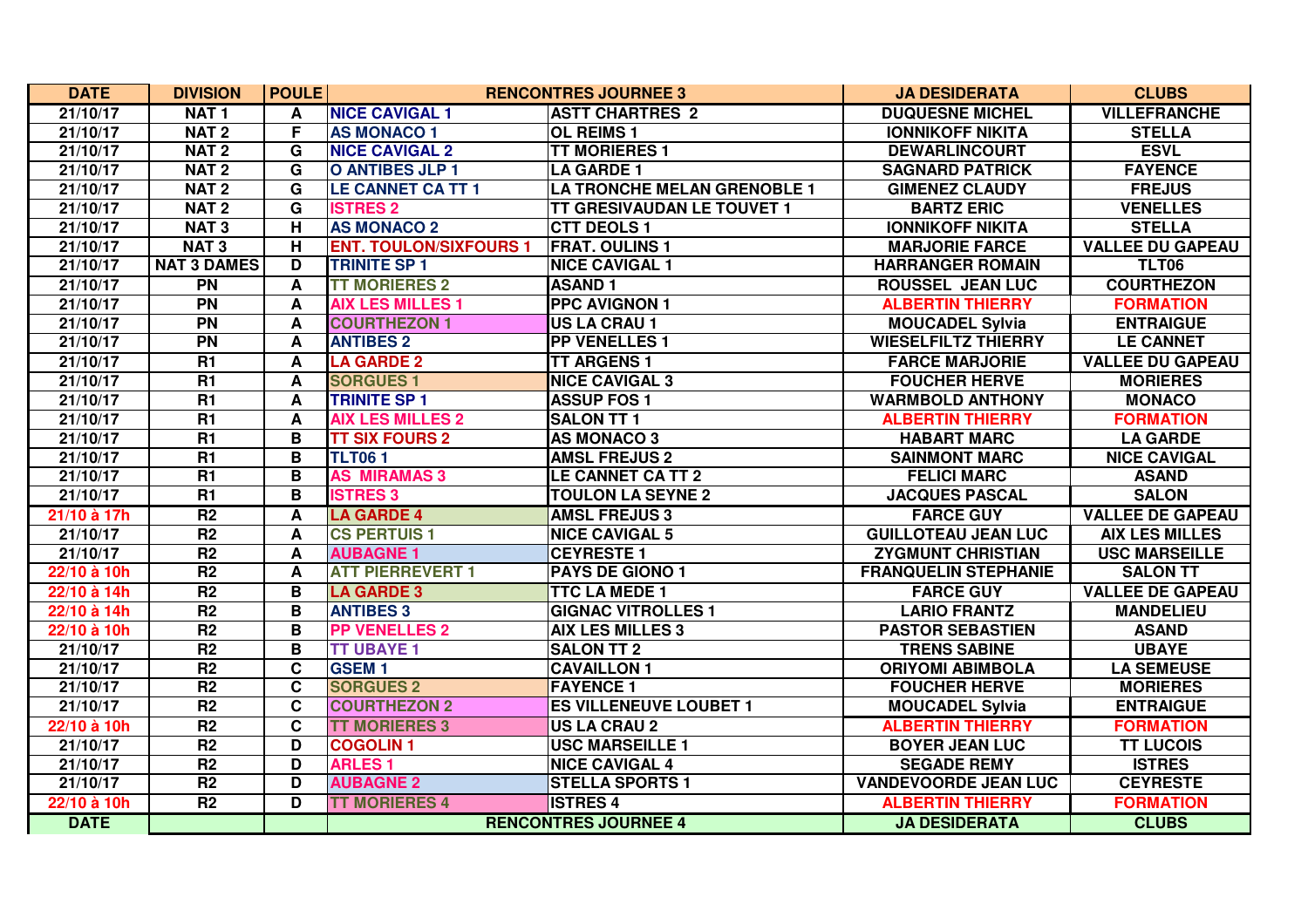| 04/11/17    | NAT <sub>2</sub>   | G | <b>LE CANNET CA TT 1</b>      | <b>ISTRES 2</b>                   | <b>GIMENEZ CLAUDY</b>       | <b>ASML FREJUS</b>       |
|-------------|--------------------|---|-------------------------------|-----------------------------------|-----------------------------|--------------------------|
| 04/11/17    | NAT <sub>2</sub>   | G | <b>LA GARDE TT 1</b>          | <b>NICE CAVIGAL 2</b>             | <b>LEVEAU THIERRY</b>       | <b>SIX FOURS</b>         |
| 04/11/17    | <b>NAT2</b>        | G | <b>MORIERES TT 1</b>          | <b>TT GRESIVAUDAN LE TOUVET 1</b> | <b>POIRIER SERGE</b>        | <b>CARPENTRAS</b>        |
| 04/11/17    | <b>NAT3</b>        | A | <b>AMSL FREJUS1</b>           | <b>TT GRESIVAUDAN LE TOUVET 2</b> | <b>D'ARCO LAURENT</b>       | <b>ST TROPEZ</b>         |
| 04/11/17    | <b>NAT 3 DAMES</b> | D | <b>NICE CAVIGAL 1</b>         | <b>STADE CLERMONTOIS 1</b>        | <b>BERNIER YVES</b>         | <b>TRINITE</b>           |
| 04/11/17    | <b>PN</b>          | A | <b>COURTHEZON 1</b>           | <b>AIX LES MILLES 1</b>           | <b>MEYRUEIS ROLAND</b>      | <b>MORIERES</b>          |
| 04/11/17    | <b>PN</b>          | A | <b>PP VENELLES 1</b>          | <b>TT MORIERES 2</b>              | <b>JANVIER HEIDI</b>        | <b>MIRAMAS</b>           |
| 04/11/17    | PN                 | A | <b>US LA CRAU 1</b>           | <b>ANTIBES 2</b>                  | <b>BERTRAND JEAN PAUL</b>   | <b>TOULON</b>            |
| 04/11/17    | PN                 | A | <b>ASAND1</b>                 | <b>PPC AVIGNON 1</b>              | <b>BLONDIAUX GEOFFROY</b>   | <b>AUBAGNE</b>           |
| 04/11/17    | $\overline{R1}$    | A | <b>NICE CAVIGAL 3</b>         | <b>LA GARDE 2</b>                 | <b>TALEC CHARLES</b>        | <b>VILLEFRANCHE</b>      |
| 04/11/17    | <b>R1</b>          | A | <b>ASSUP FOS 1</b>            | <b>SORGUES 1</b>                  | <b>SEGADE REMY</b>          | <b>ISTRES</b>            |
| 04/11/17    | <b>R1</b>          | A | <b>TRINITE SP 1</b>           | <b>AIX LES MILLES 2</b>           | <b>BONNEGENT ANDRE</b>      | <b>NICE CAVIGAL</b>      |
| 05/11 à 14h | <b>R1</b>          | A | <b>TT ARGENS 1</b>            | <b>SALON TT 1</b>                 | <b>PERAZZO CHRISTINE</b>    | <b>COGOLIN</b>           |
| 04/11/17    | <b>R1</b>          | В | <b>AMSL FREJUS 2</b>          | <b>TT SIX FOURS 2</b>             | <b>FERRY ALINE</b>          | <b>DRAGUIGNAN</b>        |
| 04/11/17    | <b>R1</b>          | в | <b>LE CANNET CA TT 2</b>      | <b>TLT061</b>                     | <b>MONDINI MARIE CLAUDE</b> | <b>SOPHIA</b>            |
| 04/11/17    | <b>R1</b>          | в | <b>AS MIRAMAS 3</b>           | <b>ISTRES 3</b>                   | <b>FELICI MARC</b>          | <b>ASAND</b>             |
| 04/11/17    | R1                 | B | <b>AS MONACO 3</b>            | <b>TOULON LA SEYNE 2</b>          | <b>BATTARD YVES</b>         | <b>GSEM</b>              |
| 05/11 à 14h | R <sub>2</sub>     | A | <b>NICE CAVIGAL 5</b>         | <b>LA GARDE 4</b>                 | <b>IONNIKOFF NIKITA</b>     | <b>STELLA</b>            |
| 04/11/17    | $\overline{R2}$    | A | <b>CEYRESTE 1</b>             | <b>CS PERTUIS 1</b>               | <b>ROERE ANGELA</b>         | <b>TOULO LASEYNE</b>     |
| 04/11/17    | R <sub>2</sub>     | A | <b>AUBAGNE 1</b>              | <b>ATT PIERREVERT 1</b>           | <b>GUILLOTEAU JEAN LUC</b>  | <b>AIX LES MILLES</b>    |
| 04/11/17    | R <sub>2</sub>     | A | <b>AMSL FREJUS 3</b>          | <b>PAYS DE GIONO 1</b>            | <b>FERRY ALINE</b>          | <b>DRAGUIGNAN</b>        |
| 04/11/17    | R <sub>2</sub>     | в | <b>GIGNAC VITROLLES 1</b>     | <b>LA GARDE 3</b>                 | <b>JACQUES PASCAL</b>       | <b>SALON</b>             |
| 04/11/17    | R <sub>2</sub>     | В | <b>AIX LES MILLES 3</b>       | <b>ANTIBES 3</b>                  | <b>BARTZ ERIC</b>           | <b>VENELLES</b>          |
| 05/11 à 10h | R <sub>2</sub>     | В | <b>PP VENELLES 2</b>          | <b>TT UBAYE 1</b>                 | <b>PASTOR SEBASTIEN</b>     | <b>ASAND</b>             |
| 05/11 à 10h | $\overline{R2}$    | B | <b>TTC LA MEDE 1</b>          | <b>SALON TT 2</b>                 | <b>MARTINOTTI BRUNEAU</b>   | <b>ST MARTIN DE CRAU</b> |
| 05/11 à 14h | R <sub>2</sub>     | C | <b>FAYENCE 1</b>              | <b>GSEM1</b>                      | <b>LEPELTIER GILBERT</b>    | <b>DRAGUIGNAN</b>        |
| 05/11 à 14h | R <sub>2</sub>     | C | <b>ES VILLENEUVE LOUBET 1</b> | <b>SORGUES 2</b>                  | <b>BLAIVE REMI</b>          | <b>LE CANNET</b>         |
| 04/11/17    | R <sub>2</sub>     | C | <b>COURTHEZON 2</b>           | <b>TT MORIERES 3</b>              | <b>POIRIER SERGE</b>        | <b>CARPENTRAS</b>        |
| 04/11/17    | R <sub>2</sub>     | C | <b>CAVAILLON 1</b>            | <b>US LA CRAU 2</b>               | <b>FOUCHER HERVE</b>        | <b>MORIERES</b>          |
| 04/11/17    | R <sub>2</sub>     | D | <b>NICE CAVIGAL 4</b>         | <b>COGOLIN1</b>                   | <b>TALEC CHARLES</b>        | <b>VILLEFRANCHE</b>      |
| 04/11/17    | R <sub>2</sub>     | D | <b>STELLA SPORTS 1</b>        | <b>ARLES1</b>                     | <b>WARMBOLD ANTHONY</b>     | <b>MONACO</b>            |
| 04/11/17    | R <sub>2</sub>     | D | <b>AUBAGNE 2</b>              | <b>TT MORIERES 4</b>              | <b>GUILLOTEAU JEAN LUC</b>  | <b>AIX LES MILLES</b>    |
| 04/11/17    | R <sub>2</sub>     | D | <b>USC MARSEILLE 1</b>        | <b>ISTRES 4</b>                   | <b>BLANDINIERE ERIC</b>     | <b>LA MEDE</b>           |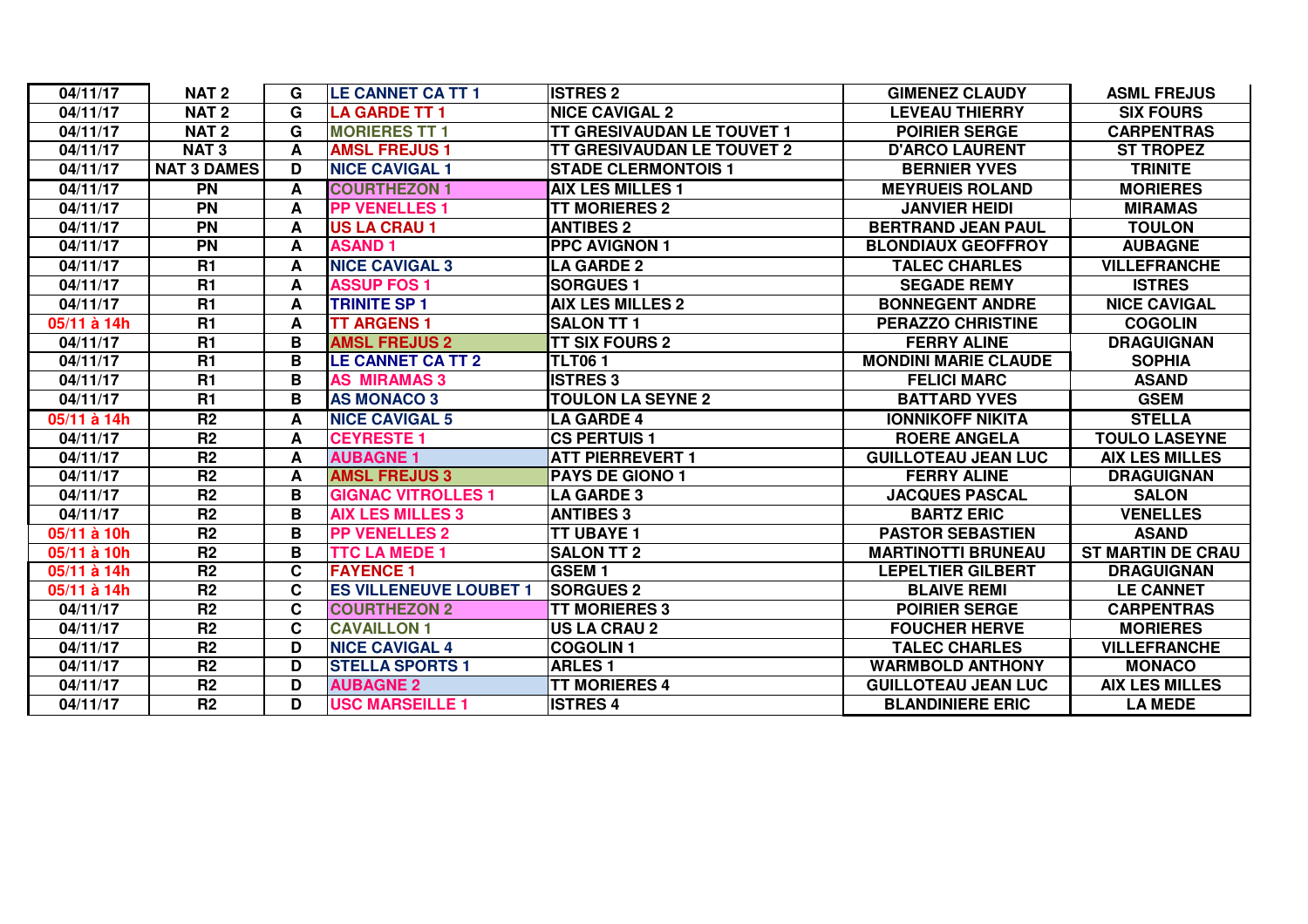| <b>DATE</b>   |                    |                         |                               | <b>RENCONTRES JOURNEE 5</b>        | <b>JA DESIDERATA</b>       | <b>CLUBS</b>             |
|---------------|--------------------|-------------------------|-------------------------------|------------------------------------|----------------------------|--------------------------|
| 18/11/17      | NAT <sub>1</sub>   | A                       | <b>NICE CAVIGAL 1</b>         | <b>ASPTT LILLE 1</b>               | <b>VASSALO MICHEL</b>      | <b>VILLENEUVE LOUBET</b> |
| 18/11/17      | NAT <sub>2</sub>   | F                       | <b>AS MONACO 1</b>            | <b>JS MANOM 1</b>                  | <b>PERRET OLIVIER</b>      | <b>STELLA</b>            |
| 18/11/17      | NAT <sub>2</sub>   | F                       | <b>AS MIRAMAS 2</b>           | <b>OL REIMS 1</b>                  | <b>FELICI MARC</b>         | <b>ASAND</b>             |
| 18/11/17      | NAT <sub>2</sub>   | G                       | <b>NICE CAVIGAL 2</b>         | <b>LA TRONCHE MELAN GRENOBLE 1</b> | <b>VASSALO MICHEL</b>      | <b>VILLENEUVE LOUBET</b> |
| 18/11/17      | NAT <sub>2</sub>   | G                       | <b>O ANTIBES JLP 1</b>        | LE CANNET CA TT 1                  | <b>BANESSY PIERRE YVES</b> | <b>VILLENEUVE LOUBET</b> |
| 18/11/17      | NAT <sub>2</sub>   | G                       | <b>ISTRES 2</b>               | <b>TT MORIERES 1</b>               | <b>FRANCESCHI LAURE</b>    | <b>LA MEDE</b>           |
| 18/11/17      | <b>NAT3</b>        | н                       | <b>AS MONACO 2</b>            | <b>ENTENTE RILLEUX/VILLETTE 1</b>  | <b>DAGNEAUX OLIVIER</b>    | <b>NICE CAVIGAL</b>      |
| 18/11/17      | <b>NAT3</b>        | H                       | <b>ENT. TOULON/SIXFOURS 1</b> | <b>TTMC CHATILLONS 1</b>           | <b>LAURENT ERWAN</b>       | <b>PUGET VILLE</b>       |
| 18/11/17      | <b>NAT 3 DAMES</b> | D                       | <b>TRINITE SP 1</b>           | <b>ENT LYON7/VILLEFRANCHE 1</b>    | <b>SAINMONT MARC</b>       | <b>NICE CAVIGAL</b>      |
| 18/11/17      | $\overline{PN}$    | A                       | <b>TT MORIERES 2</b>          | <b>US LA CRAU 1</b>                | ROUSSEL JEAN LUC           | <b>COURTHEZON</b>        |
| 18/11/17      | $\overline{PN}$    | A                       | <b>ANTIBES 2</b>              | <b>COURTHEZON 1</b>                | <b>GIMENEZ CLAUDY</b>      | <b>ASML FREJUS</b>       |
| 18/11/17      | $\overline{PN}$    | A                       | <b>PPC AVIGNON 1</b>          | <b>PP VENELLES 1</b>               | <b>POIRIER SERGE</b>       | <b>CARPENTRAS</b>        |
| 18/11/17      | $\overline{PN}$    | A                       | <b>AIX LES MILLES 1</b>       | <b>ASAND1</b>                      | <b>BLONDIAUX GEOFFROY</b>  | <b>AUBAGNE</b>           |
| 18/11/17      | R1                 | A                       | <b>LA GARDE 2</b>             | <b>ASSUP FOS 1</b>                 | <b>FARCE GUY</b>           | <b>VALLEE DE GAPEAU</b>  |
| 18/11/17      | $\overline{R1}$    | A                       | <b>SORGUES 1</b>              | TRINITE SP 1                       | <b>MOUCADEL Sylvia</b>     | <b>ENTRAIGUE</b>         |
| $19/11$ à 14h | $\overline{R1}$    | A                       | <b>SALON TT 1</b>             | <b>NICE CAVIGAL 3</b>              | <b>AGOPIAN JEAN MARIE</b>  | <b>ST MARTIN DE CRAU</b> |
| 18/11/17      | R1                 | A                       | <b>AIX LES MILLES 2</b>       | <b>TT ARGENS 1</b>                 | <b>BLONDIAUX GEOFFROY</b>  | <b>AUBAGNE</b>           |
| 18/11/17      | $\overline{R1}$    | B                       | <b>TT SIX FOURS 2</b>         | <b>LE CANNET CA TT 2</b>           | <b>DIALLO LIONEL</b>       | <b>LA GARDE</b>          |
| 18/11/17      | R1                 | $\mathbf B$             | <b>TLT061</b>                 | <b>AS MIRAMAS 3</b>                | <b>DION SEVERINE</b>       | <b>LA TRINITE</b>        |
| 18/11/17      | $\overline{R1}$    | B                       | <b>TOULON LA SEYNE 2</b>      | <b>AMSL FREJUS 2</b>               | <b>FELICES SEBASTIEN</b>   | <b>LA CRAU</b>           |
| 18/11/17      | R1                 | B                       | <b>ISTRES 3</b>               | <b>AS MONACO 3</b>                 | <b>ALBERTIN THIERRY</b>    | <b>FORMATION</b>         |
| 19/11 à 14h   | R <sub>2</sub>     | A                       | <b>LA GARDE 4</b>             | <b>CEYRESTE 1</b>                  | <b>TREGRET ANDRE</b>       | <b>SIX FOURS</b>         |
| 18/11/17      | R <sub>2</sub>     | A                       | <b>CS PERTUIS 1</b>           | <b>AUBAGNE 1</b>                   | <b>CHOMIENNE ERIC</b>      | <b>VENELLES</b>          |
| 19/11 à 10h   | R <sub>2</sub>     | A                       | <b>PAYS DE GIONO 1</b>        | <b>NICE CAVIGAL 5</b>              | <b>DURAND Sergio</b>       | <b>SISTERON</b>          |
| 19/11 à 10h   | R <sub>2</sub>     | A                       | <b>ATT PIERREVERT 1</b>       | <b>AMSL FREJUS 3</b>               | <b>BERGER FRANCOIS</b>     | <b>VENELLES</b>          |
| 19/11 à 14h   | R <sub>2</sub>     | B                       | <b>LA GARDE 3</b>             | <b>AIX LES MILLES 3</b>            | <b>TREGRET ANDRE</b>       | <b>SIX FOURS</b>         |
| 19/11 à 14h   | R <sub>2</sub>     | B                       | <b>ANTIBES 3</b>              | <b>PP VENELLES 2</b>               | <b>GIMENEZ CLAUDY</b>      | <b>FREJUS</b>            |
| 19/11 à 14h   | R <sub>2</sub>     | B                       | <b>SALON TT 2</b>             | <b>GIGNAC VITROLLES 1</b>          | <b>AGOPIAN JEAN MARIE</b>  | <b>ST MARTIN DE CRAU</b> |
| 18/11/17      | R <sub>2</sub>     | B                       | <b>TT UBAY 1</b>              | <b>TTC LA MEDE 1</b>               | <b>TRENS SABINE</b>        | <b>UBAYE</b>             |
| 18/11/17      | R <sub>2</sub>     | C                       | <b>GSEM1</b>                  | <b>ES VILLENEUVE LOUBET 1</b>      | <b>IONNIKOFF NIKITA</b>    | <b>STELLA</b>            |
| 18/11/17      | R <sub>2</sub>     | $\mathbf c$             | <b>SORGUES 2</b>              | <b>COURTHEZON 2</b>                | <b>MOUCADEL Sylvia</b>     | <b>ENTRAIGUE</b>         |
| 18/11/17      | R <sub>2</sub>     | $\overline{\mathbf{c}}$ | <b>US LA CRAU 2</b>           | <b>FAYENCE 1</b>                   | <b>FARCE MARJORIE</b>      | <b>VALLEE DU GAPEAU</b>  |
| 19/11 à 10h   | R <sub>2</sub>     | $\mathbf c$             | <b>TT MORIERES 3</b>          | <b>CAVAILLON 1</b>                 | <b>LANGLUME DIDIER</b>     | <b>CAVAILLON</b>         |
| 18/11/17      | R <sub>2</sub>     | D                       | <b>COGOLIN1</b>               | <b>STELLA SPORTS 1</b>             | <b>LEPELTIER GILBERT</b>   | <b>DRAGUIGNAN</b>        |
| 18/11/17      | R2                 | D                       | <b>ARLES1</b>                 | <b>AUBAGNE 2</b>                   | <b>SEGADE REMY</b>         | <b>ISTRES</b>            |
| 18/11/17      | R2                 | D                       | <b>ISTRES 4</b>               | <b>NICE CAVIGAL 4</b>              | <b>ALBERTIN THIERRY</b>    | <b>FORMATION</b>         |
| 19/11 à 10h   | R2                 | D                       | <b>TT MORIERES 4</b>          | <b>USC MARSEILLE 1</b>             | <b>LANGLUME DIDIER</b>     | <b>CAVAILLON</b>         |
| <b>DATE</b>   |                    |                         |                               | <b>RENCONTRES JOURNEE 6</b>        | <b>JA DESIDERATA</b>       | <b>CLUBS</b>             |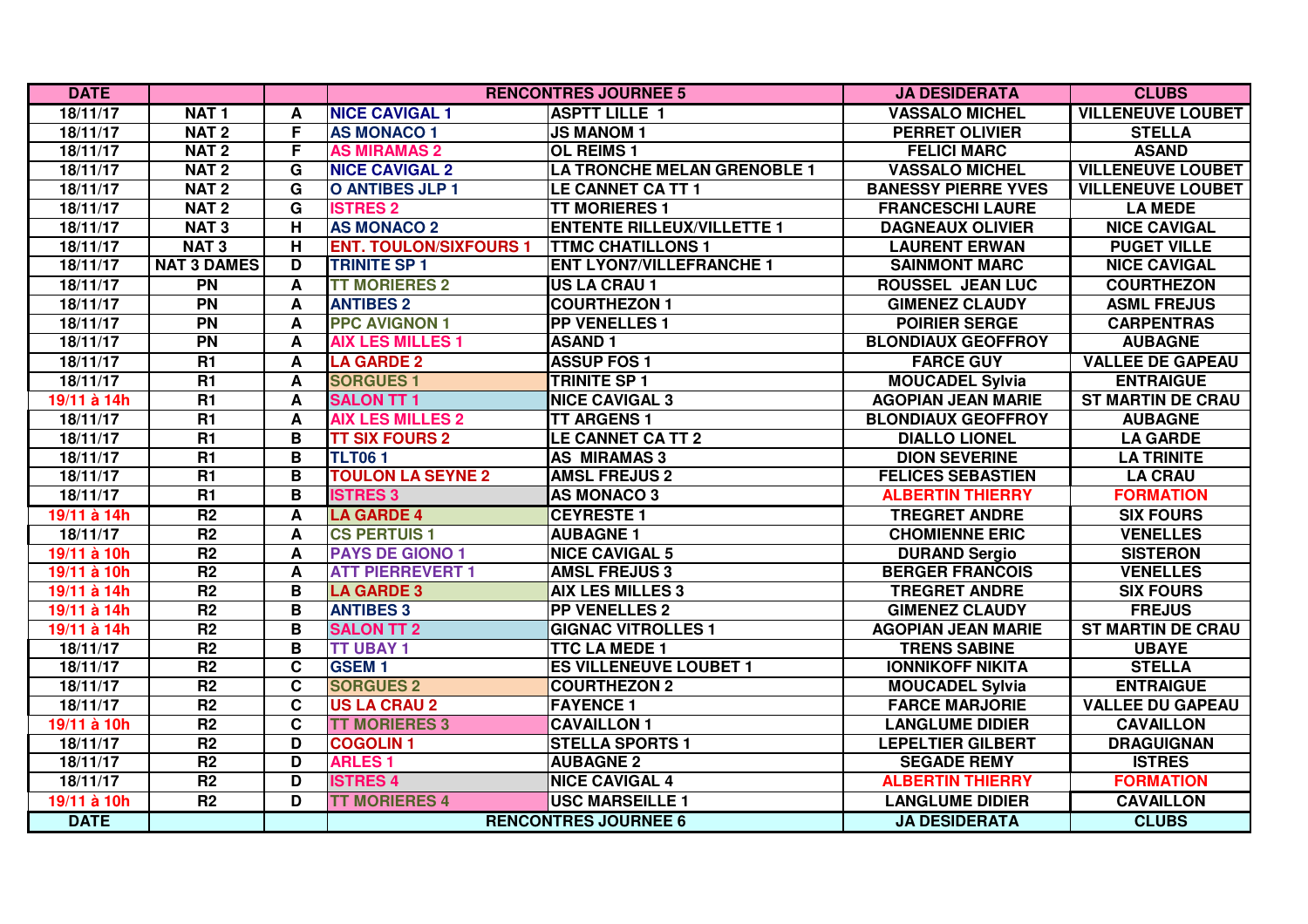| 25/11/17    | NAT <sub>2</sub>   | F. | <b>AS MONACO 1</b>            | <b>BELFORT FROLIDEVAL 1</b>      | <b>IONNIKOFF NIKITA</b>      | <b>STELLA</b>            |
|-------------|--------------------|----|-------------------------------|----------------------------------|------------------------------|--------------------------|
| 25/11/17    | <b>NAT2</b>        | G  | O ANTIBES JLP 1               | <b>ISTRES 2</b>                  | <b>BOURGUIGNON JEAN YVES</b> | <b>LE CANNET</b>         |
| 25/11/17    | NAT <sub>2</sub>   | G  | <b>LE CANNET CA TT 1</b>      | <b>NICE CAVIGAL 2</b>            | <b>GIMENEZ CLAUDY</b>        | <b>ASML FREJUS</b>       |
| 25/11/17    | NAT <sub>2</sub>   | G  | <b>LA GARDE TT 1</b>          | <b>MORIERES TT 1</b>             | <b>NURDIN MICHEL</b>         | <b>LA CRAU</b>           |
| 25/11/17    | <b>NAT3</b>        | H  | <b>AS MONACO 2</b>            | <b>ANNECY TT 1</b>               | <b>IONNIKOFF NIKITA</b>      | <b>STELLA</b>            |
| 25/11/17    | <b>NAT 3 DAMES</b> | D  | <b>TRINITE SP 1</b>           | <b>ENT LYON8/ST JEANNET 1</b>    | <b>HARRANGER ROMAIN</b>      | <b>TLT06</b>             |
| 25/11/17    | <b>NAT 3 D</b>     | D  | <b>NICE CAVIGAL 1</b>         | <b>ENT. MONTPELLIER/PRADES 1</b> | <b>PITON ALEXANDRE</b>       | <b>TLT06</b>             |
| 25/11/17    | <b>PN</b>          | A  | <b>ANTIBES 2</b>              | <b>AIX LES MILLES 1</b>          | <b>MENUSIER DOMINIQUE</b>    | <b>ASPTT SC GRASSE</b>   |
| 25/11/17    | <b>PN</b>          | A  | <b>COURTHEZON 1</b>           | <b>TT MORIERES 2</b>             | <b>POIRIER SERGE</b>         | <b>CARPENTRAS</b>        |
| 25/11/17    | <b>PN</b>          | A  | <b>US LA CRAU 1</b>           | <b>PPC AVIGNON 1</b>             | <b>BERTRAND JEAN PAUL</b>    | <b>TOULON</b>            |
| 25/11/17    | <b>PN</b>          | A  | <b>PP VENELLES 1</b>          | <b>ASAND1</b>                    | <b>GUILLOTEAU JEAN LUC</b>   | <b>AIX LES MILLES</b>    |
| 25/11/17    | <b>R1</b>          | A  | <b>TRINITE SP 1</b>           | <b>LA GARDE 2</b>                | <b>BONNEGENT ANDRE</b>       | <b>NICE CAVIGAL</b>      |
| 25/11/17    | R1                 | A  | <b>SORGUES 1</b>              | <b>AIX LES MILLES 2</b>          | <b>LANGLUME DIDIER</b>       | <b>CAVAILLON</b>         |
| 25/11/17    | R1                 | A  | <b>ASSUP FOS 1</b>            | <b>SALON TT 1</b>                | <b>FELICI MARC</b>           | <b>ASAND</b>             |
| 25/11/17    | R1                 | A  | <b>NICE CAVIGAL 3</b>         | <b>TT ARGENS 1</b>               | <b>VASSALO MICHEL</b>        | <b>VILLENEUVE LOUBET</b> |
| 25/11/17    | $\overline{R1}$    | B  | <b>AS MIRAMAS 3</b>           | <b>TT SIX FOURS 2</b>            | <b>ALBERTIN THIERRY</b>      | <b>FORMATION</b>         |
| 25/11/17    | $\overline{R1}$    | B  | <b>TLT061</b>                 | <b>ISTRES 3</b>                  | <b>BRUNO OCEANE</b>          | <b>NICE CAVIGAL</b>      |
| 25/11/17    | $\overline{R1}$    | B  | <b>LE CANNET CA TT 2</b>      | <b>TOULON LA SEYNE 2</b>         | <b>SAVELLI FRANCOIS</b>      | <b>MOUANS</b>            |
| 25/11/17    | R1                 | B  | <b>AMSL FREJUS 2</b>          | <b>AS MONACO 3</b>               | <b>FENOCHIO PHILIPPE</b>     | <b>FAYENCE</b>           |
| 25/11/17    | $\overline{R2}$    | A  | <b>AUBAGNE 1</b>              | <b>LA GARDE 4</b>                | <b>LAURENT ERWAN</b>         | <b>PUGET VILLE</b>       |
| 25/11/17    | R2                 | A  | <b>CS PERTUIS 1</b>           | <b>ATT PIERREVERT 1</b>          | <b>BARRE JULIEN</b>          | <b>SALON</b>             |
| 25/11/17    | R <sub>2</sub>     | A  | <b>CEYRESTE 1</b>             | <b>PAYS DE GIONO 1</b>           | <b>WEIGEL ISABELLE</b>       | <b>AUBAGNE</b>           |
| 26/11 à 14h | $\overline{R2}$    | A  | <b>NICE CAVIGAL 5</b>         | <b>AMSL FREJUS 3</b>             | <b>BATTARD YVES</b>          | <b>GSEM</b>              |
| 26/11 à 10h | R <sub>2</sub>     | B  | <b>PP VENELLES 2</b>          | <b>LA GARDE 3</b>                | <b>JANVIER HEIDI</b>         | <b>MIRAMAS</b>           |
| 26/11 à 14h | R <sub>2</sub>     | B  | <b>ANTIBES 3</b>              | <b>TT UBAYE 1</b>                | <b>BONNEGENT ANDRE</b>       | <b>NICE CAVIGAL</b>      |
| 25/11/17    | R <sub>2</sub>     | B  | <b>AIX LES MILLES 3</b>       | <b>SALON TT 2</b>                | <b>BLONDIAUX GEOFFROY</b>    | <b>AUBAGNE</b>           |
| 25/11/17    | R <sub>2</sub>     | B  | <b>GIGNAC VITROLLES 1</b>     | <b>TTC LA MEDE 1</b>             | <b>LEVY FRANCOIS</b>         | <b>ROGNAC</b>            |
| 25/11/17    | R <sub>2</sub>     | C  | <b>COURTHEZON 2</b>           | <b>GSEM1</b>                     | <b>POIRIER SERGE</b>         | <b>CARPENTRAS</b>        |
| 25/11/17    | R <sub>2</sub>     | C  | <b>SORGUES 2</b>              | <b>TT MORIERES 3</b>             | <b>LANGLUME DIDIER</b>       | <b>CAVAILLON</b>         |
| 26/11 à 14h | $\overline{R2}$    | C  | <b>ES VILLENEUVE LOUBET 1</b> | <b>US LA CRAU 2</b>              | <b>CARREY JEAN MARC</b>      | <b>CHATEAUNEUF</b>       |
| 26/11 à 14h | $\overline{R2}$    | C  | <b>FAYENCE 1</b>              | <b>CAVAILLON 1</b>               | <b>LEPELTIER GILBERT</b>     | <b>DRAGUIGNAN</b>        |
| 25/11/17    | R2                 | D  | <b>AUBAGNE 2</b>              | <b>COGOLIN1</b>                  | <b>VANDEVOORDE JEAN LUC</b>  | <b>CEYRESTE</b>          |
| 25/11/17    | $\overline{R2}$    | D  | <b>ARLES1</b>                 | <b>TT MORIERES 4</b>             | <b>JACQUES PASCAL</b>        | <b>SALON</b>             |
| 25/11/17    | R <sub>2</sub>     | D  | <b>STELLA SPORTS 1</b>        | <b>ISTRES 4</b>                  | <b>SAINMONT MARC</b>         | <b>NICE CAVIGAL</b>      |
| 25/11/17    | R <sub>2</sub>     | D  | <b>NICE CAVIGAL 4</b>         | <b>USC MARSEILLE 1</b>           | <b>MICHEL VASSALO</b>        | <b>VILLENEUVE LOUBET</b> |